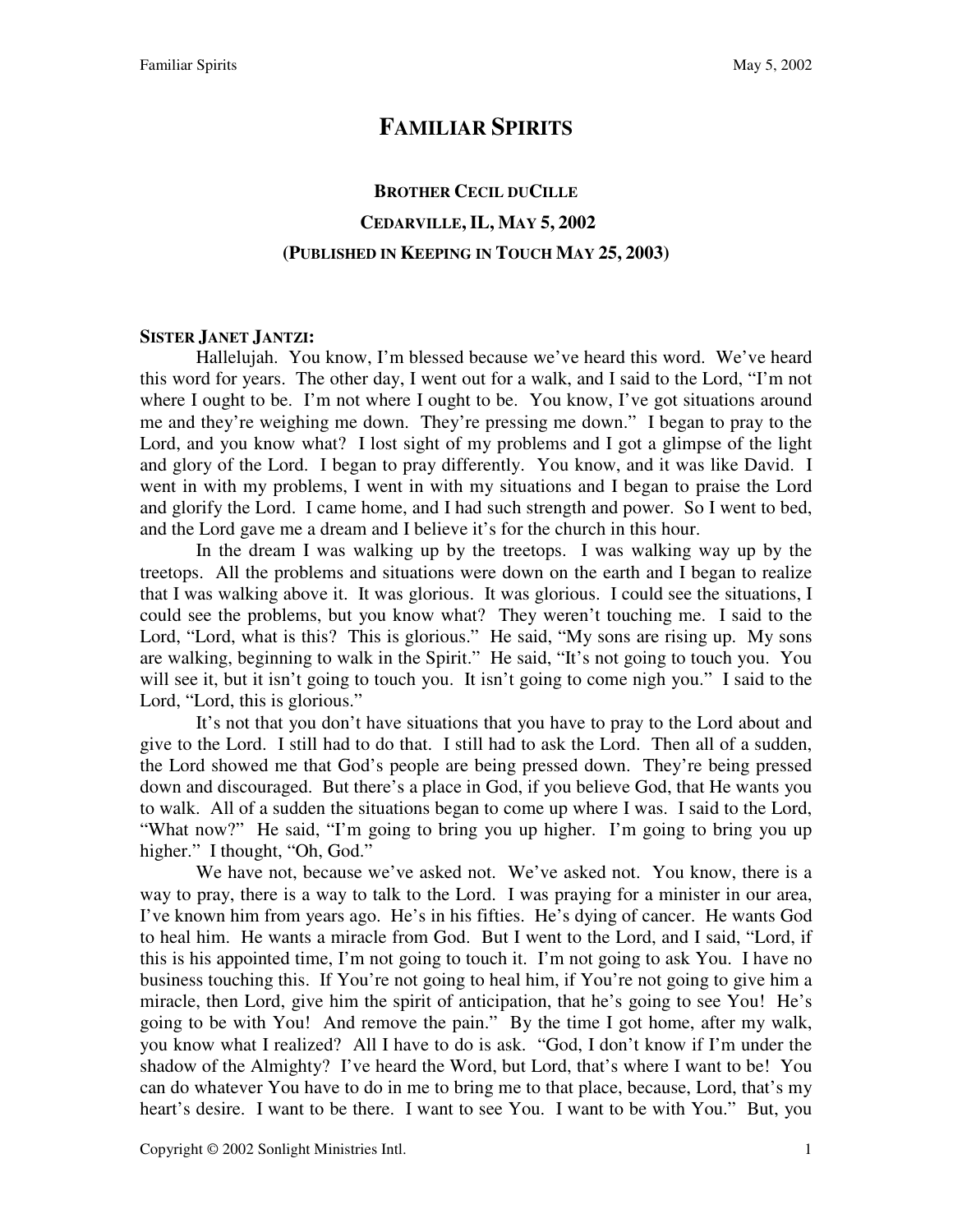know, there is a place you can walk, if you believe God. You know what? You've got faith. He's given you faith. But you have to believe this Word. I've discovered, it has nothing to do with me. Has nothing to do with me, except, "God, I believe You, I believe Your Word. I believe You'll do it because I want You to do it." When I got home, it was like I saw the Lord smile, because He was pleased that I had asked.

Is it really that simple? Is it really that simple? But you know, we need to believe this Word. We need to hang onto this Word. But you know what? He has a place for us to walk. It's not in the earth anymore. I'm sorry. It's not in the earth. It's in the high place, where none of this is going to touch you. He told me one more thing. He said, "These are not problems. These are not circumstances. These are not problems, these are opportunities for Me to show you My power, My grace, My healing, My deliverance!" And you know what? I came out seeing it different. "My God, I've got all kinds of opportunities!" I have a confidence in God. They're opportunities for Him to reveal Himself to me. Hallelujah. Church, we have no business down on the earth anymore. We're sons of God. We need to rise up and believe this Word, and take our situations to the Lord, that they might be opportunities for God to bless us and minister to us.

## **BROTHER DUCILLE:**

We haven't finished singing. I just want to sing something for you, I want to sing it today. Mavis. You know, you brethren have been praying for Mavis. One day Burt said to me, "Boy, anybody who is close to you is going to get hit." I think Mavis has gotten hit more than anybody else that I know. She actually died three times and God brought her back. We're going to sing.

 We prayed for her. We came up to be at the wedding, and the devil hit her because, of course, we had broken some rules. I want you to know that sometimes you get hit because you break God's laws. We went to bed at 1:00 at night, we got up at 4:00 and we were hustling all the while, no food, no drink, no nothing, until about 10:00 we went into a restaurant, and you know, the restaurant food isn't that wonderful, and she just started having pains in her stomach. God has taken her out of it, because you prayed.

We are not going to overcome without a Body. Without the Body being with us, we have no chance. I was talking with Brother Campbell and I showed him how that we, he and I, as older brethren, have known men, mighty men of God, I mean, a one man army. Men like Tommy Hicks. Brother Sonmore was a very good friend of Tommy Hicks. Man of absolute power, very humble man. Again, you had a man like Branham. Very humble. Very humble, decent, clean, humble man. He fell. Yes, he fell, it was too much. No one man can go there without the Body of Christ being behind him. Some of you do not realize your value before God. You are the mainstay of God's business. Not the ministers who go forth, you understand. The shaft of the arrow is the thing that drives the arrow and keeps it straight. Amen. And that, the point of the arrow, is only the one that pierces, but it is the shaft that does the job. You are the shaft, and God is shooting straight these days. Things are happening amongst us, and praise God, many are falling. But you know something else, when I heard Sister Janet speak, what I saw is that the people will fall, those who can't walk above the tree tops, they will fall. But God has ordained us to save them. Amen. Yes. The Ark of the Covenant is a Savior. Amen. The Ark of the Covenant when it came into the battle line of Israel, Israel began to win. You can imagine how much sin was in those people of Israel, but the Ark of the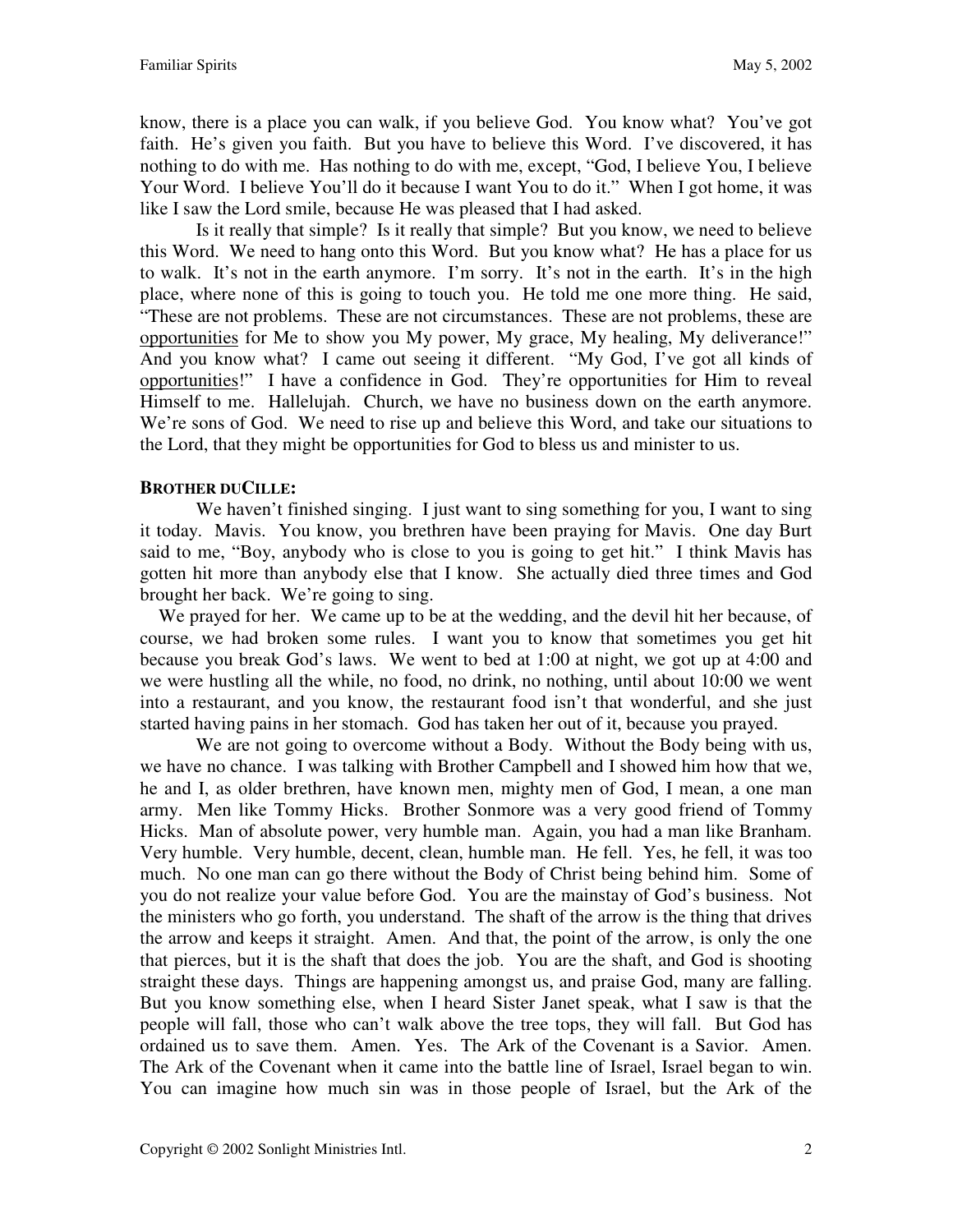Covenant made the difference. The seventh church is the Ark of the Covenant, the church that God is training now to save the rest of the church and the world. He said, "But for the elect's sake, no flesh would be saved." (Matthew 24:22) So you are Saviors, in a sense. God is bringing you up to be Saviors. Your children falling, all that are around you are falling, you are ordained to go up there and without being up there, you won't be able to save them. If someone is drowning, the best way to save him is to throw him a line, stand on firm ground, and haul him in, amen. So, God is saying to us, don't worry about the children falling. Don't worry about the condition of the church you see out there, because even the Pentecostal, even the nominal church, we are the people God has ordained to deliver them! So if we get distressed about them and get all hepped up about their condition, we won't be able to save them. God wants you to keep climbing up. It's when you reach the height that you can speak the Word of deliverance. Not before. Amen. So God bless you. Mavis, you want to say something before you sing? I didn't tell her before, but she's…. I think she had it in her heart.

### **SISTER MAVIS:**

As I stood here, I really praise God to be part of the family of God. A family is a unit, though many different members or parts. So, if we are united as the family of God, then we can accomplish great things because we feel for each other. We understand each other's problems because some of the problems we feel and we experience them. That is how a family goes. If one member of the family hurts, then all feel the pain. So I am so glad I'm a part of the family of God, and I appreciate the prayers, we appreciate the prayers of the saints. It's what has kept us going, what has kept us in the Lord, that we can stand before you at the different times, and say, "Praise God for His goodness. Praise God for His glory. Praise God!"

One day the Lord came to me and said, "I am your preserver. I have preserved you." For the first time my eyes were open to the true understanding of being preserved. I reflected to the times during different attacks of the enemy, physical attacks, and different attacks, that He has preserved, praise God, that we can still move on. The song said, when we've been there ten thousand years, bright shining as the sun, we've no less days to sing God's praise, than when we first begun. After the ten thousand years have gone, you have no less than when you first begun. So praise God. The ten thousand years are not the end, it's not the end, but it's the beginning. Praise God. All that we enjoy now, it's only storing up, building up for after, to continue in His praises and in His glory. Praise God. So don't be discouraged. Don't be faint hearted. Only trust Him. Only trust Him. He will lead the way. He will get us out of all the problems. He is the solver of problems, hallelujah. He is our healer! He is our deliverer! He is our fortress. He is our strong tower in which we can hide. Sometimes when the enemy comes pressing in, we forget those words, because he deceives us. But when we are in trouble is the time that we are to seek the Lord, and begin to speak the word of deliverance that he can hear, that he can depart. Praise God. He is everything. Amen.

## **BROTHER DUCILLE:**

She wants to sing, "Down from His Glory." It blesses me very much when I think of where I was, in degradation and sin and hopelessness and how God rescued me.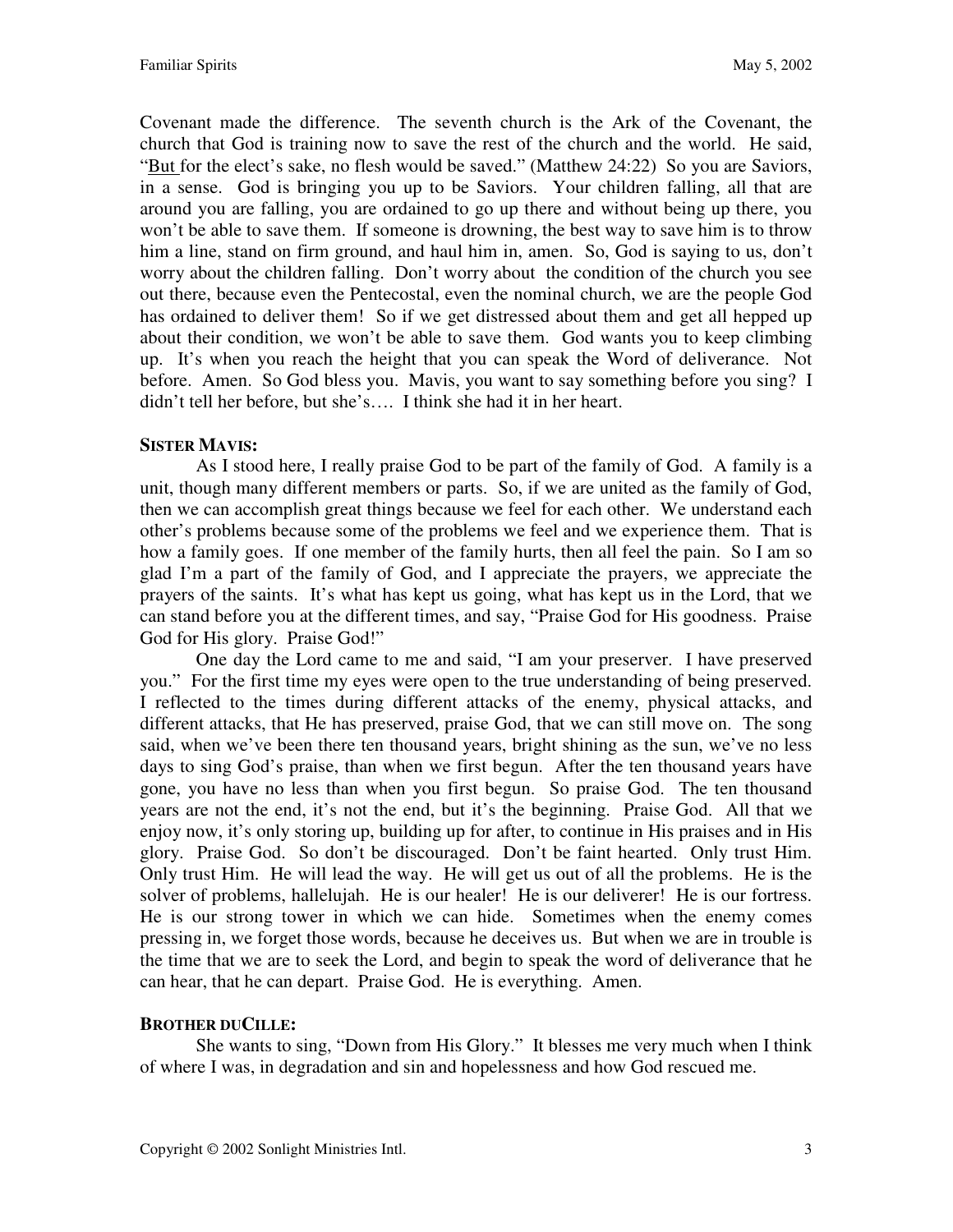*Down from His Glory, ever living story, my Lord and Savior came, and Jesus is His name. Born in a manger, to his own a stranger, a man of sorrow, grief and agony.* 

*Oh, how I love Him! How I adore Him! My breath, my sunshine, My all in all! The great Creator became my Savior, And all God's fullness dwelleth in Him.* 

*What condescension, bringing us redemption, that in the dead of night, not one faint hope in sight, God's gracious tender, laid aside His splendor, stooping to woo, to win, to save my soul.* 

*Oh, how I love Him!…* 

*Without reluctance, flesh and blood His substance, he took the form of man, revealed God's hidden plan. Oh, glorious mystery, sacrifice of Calvary, and now I know Thou art the great I AM!* 

*Oh, how I love Him!…* 

#### **SISTER MAVIS:**

Thank You, Jesus. Bless Your name for Your fullness, my God. Hallelujah! Hallelujah! We praise God. You know, there is a scripture that has been very strengthening to us, and many people with whom we come in contact, who have been having problems and difficulties. We encourage them by saying, "Remember now thy creator, in the days of thy youth, while the evil days come not, nor the years draw nigh, when thou shalt say, I have no pleasure in them." (Ecclesiastes 12:1)

When we store up while we are young in the Lord, it comes back to bless us. As we grow older, as the scripture says, "when the eyes begin to fail, when the grinders cease, (Ecclesiastes 12:3)" those are the days when we are to have pleasure in the Lord. If we do not have pleasure in the Lord while we are young and while we are strong, we will not be able to endure the end of the day. But praise God, His goodness endureth forever, hallelujah. Hallelujah. So, as we partake of His goodness while we can, we are storing up, storing up, storing up, because there are many who have entered into evil days when they cannot store because they have not stored while the days were good, and so the evil has caught upon them. You go into the hospital and you see it. But praise God for what He is giving us now to store that His goodness will endure forever in us.

We are in the days when the battle of good and evil is seen clearly and God has helped many of us to store, to store, and store and we are encouraging young ones, store, that the Lord can enrich and give you all the strength, that we walk in the goodness and not in evil. We reap the goodness and not the evil. Praise God. Amen.

#### **BROTHER DUCILLE:**

We thank God for times like this when we can come together. It's an ordinance of God, that God moves with an individual, and then from that individual He moves with a people, and from that people He moves into the world. This is God's plan. He moves through you as an individual, then from the individual He moves to the people, and from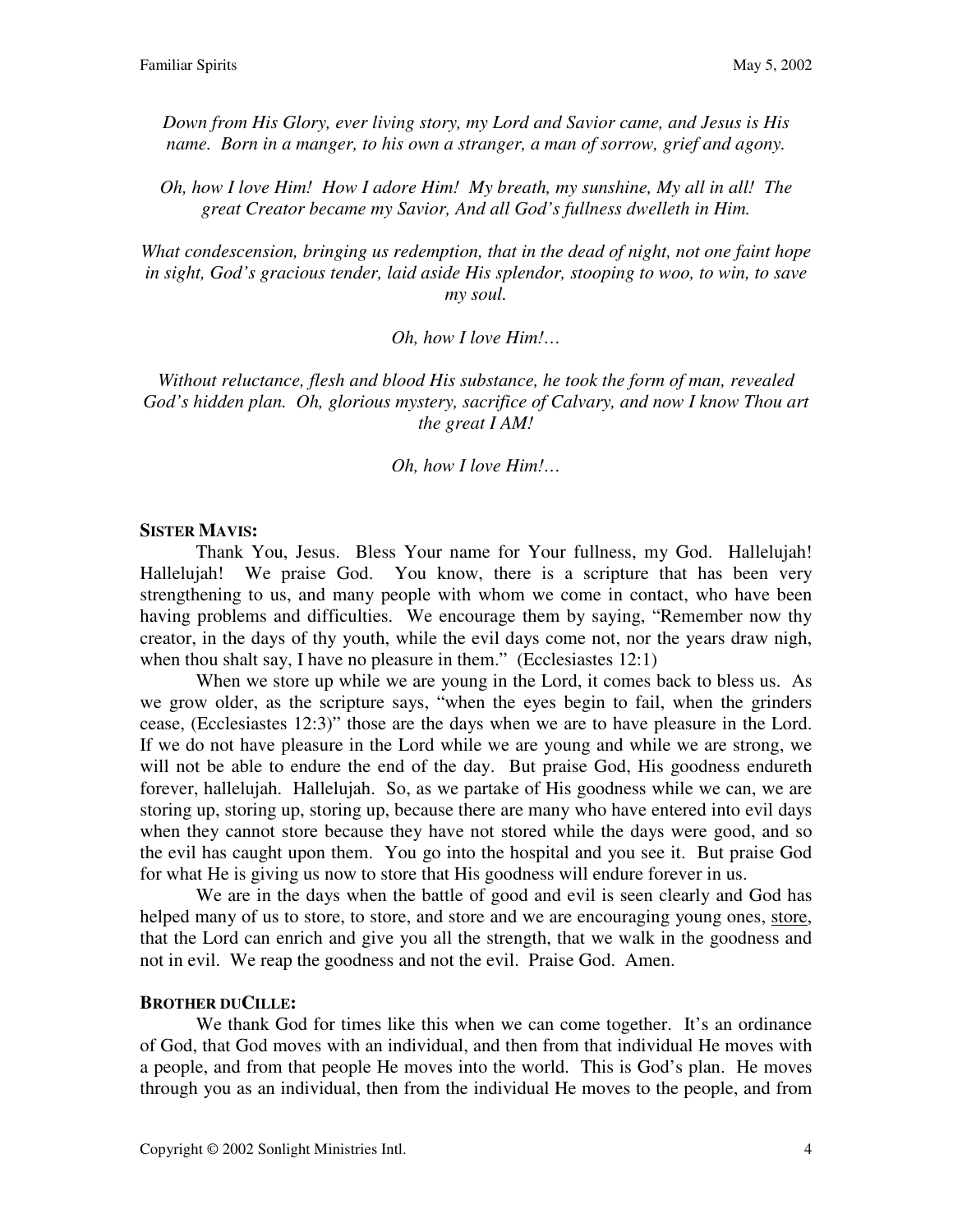the people He moves to the world. Now, if you as the individual have a blockage, the Holy Spirit can move so far with you, He's blocked, He turns and moves with somebody else, moves with somebody else, but He wants to be able to move freely through the whole people. Now, as our minds are turned and tuned towards God, it creates an anointing. Did you know that? It's like, I try to lift this, and I can't lift it, and I say, "Come and help me." And we couldn't lift it, and three people or four people, and we [lift it.] Amen. So, the weight, the weight of the anointing is coming through you. Then it builds up, and it builds up, and every time it gets into you, it fixes something that sometimes for years you had that lock inside there. He comes in and He fixes it. He fixes, so God is a workman in our midst and He gives us a beautiful example: the body. All you who are nurses and people who have studied the body, you realize how, what a magnificent operation it is that the blood will flow through and it will get into every part of the body. You see? My toes begin to feel a cramp, and I said, "Why are my toes cramped?" You know, circulation, something's wrong with the circulation. So I go to a therapist, and he gets in there. And man, it gets painful when he digs down into my calf. I said, "Why are you doing that?" He says, "Well, you see, the arteries run through the muscles and if the muscle tightens up like this, it squeezes the arteries and the blood won't get down to your toes." Amen.

 Oh, God, I wish we had a wisdom to really look at God's business. That's your Bible! This is the Word of God. The Word of God is written in the Temple of God, and your bodies are the Temple of the Living God. You can preach a message from your body, just by looking at what occurs in the body, and you know exactly what God is doing in the Body. This is the reason why He called the congregation of saints the Body of Christ. Amen. The energy, the will to do, or not to do, doesn't come from this (the body). This body's just a servant. The will to do or not to do comes from the head, from the mind. And Christ is the Head of the Church. So while He is trying to pump life into you and pump this into you, outside here, there's a pin that pricks you. The devil now is coming in, but he's coming in through the emotions, right? And when the devil comes in through the emotions, God floods hormones through the mind, and they surround that pin prick and they heal it. Oh, God, help us. Can we see and understand what I'm talking about? You see, because I'm seeing what I'm talking. So, it is something that is flowing.

 Now, the moment I am talking to you now, something is happening to you. You are getting some thoughts that I never mentioned. The Holy Ghost is surging now, and He is bombarding all of you, and you are getting thoughts that I did not mention. You know what, I am going to call to you after I'm through to give us your thoughts that came to you while I was speaking. Just like when Janet got up to speak, thoughts came to me that she never mention. And so this is the way God does it.

There is a healing that is going through the Body, but this healing has been hindered by stoppages, amen? Stoppages. They said the heart valve is leaking. The heart valve, the valve to the heart is leaking and the blood is draining down into other parts of the body and making them sick and weak. Huh? You have so many arteries going to the heart, blocked, so many arteries blocked. I remember once, the doctor said to my brother, "I don't know why you are standing here before me!" He said, "You should be dead!" He said, "Ninety percent of your arteries are blocked. You are living only through a ten percent opening." Amen. Hallelujah. Somebody said, "Oh, we know what to do. We can give you a substance, a mixture, a cocktail, they call it chelation or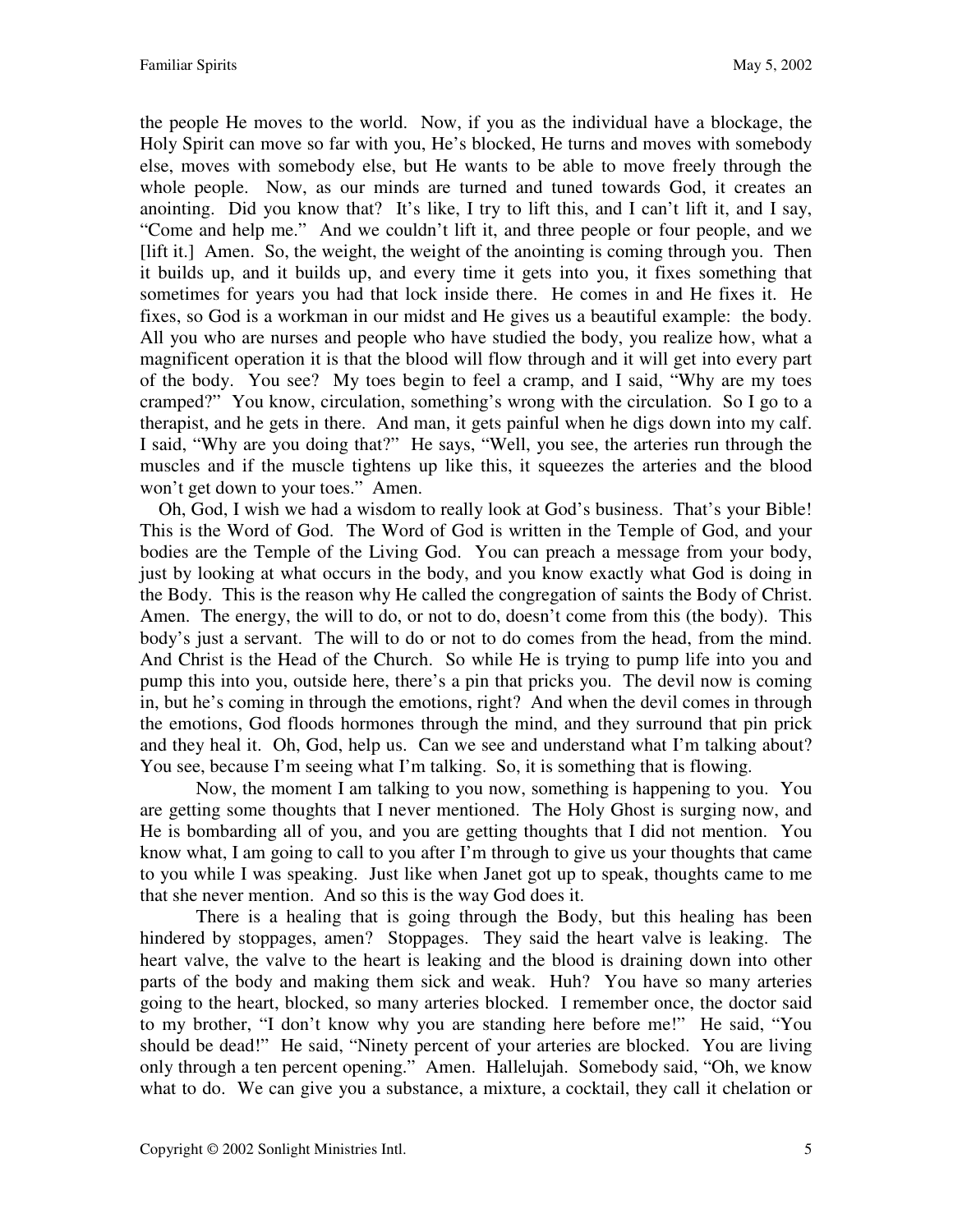something like that." They give you a cocktail that will go in and get into those arteries and break up the blockage, amen.

 But God has better than the chelation. God has a healing power, hallelujah, that has been going through the Church from two thousand years now, to heal the blockages, but the Church has been resisting and resisting and resisting, but He has a time. Hallelujah. He has a time! I want you, sometime, to get into your Bible, I think I heard that Brother Sigwarth got into all these things that happened on the seventh day. All these healings! You see, there is a secret there, that God has a time when He is going to finish the job in us, in the Church. Because He says He is coming for a Church without spot, without blemish, or without wrinkle. If He is coming for a Church without spot, blemish, wrinkle, (you know we are all spotted and speckled birds) and that if He is coming for a Church, and His coming is near, the nearer we get to the coming, the less spots we're going to have, because He is going to wipe the spots out. He's going to knock them out. He's going to blow them out! Whatever it takes, He's going to do it! Hallelujah! I don't think some of us will survive! But then, that will be also God. Because, you know, if we get so entangled with the spots, and the blemishes, that you cannot differentiate the spot and the blemish from the person, then, somehow, the person has to go. Amen. God will just let that person pass.

BUT GOD IS CLEANSING THE CHURCH! That's what I want to talk to you about today! Hallelujah. We have that in Matthew. Let us look at Matthew 21. It's verse 12, but let me talk a little bit on the verses before. He said to the brethren, go into this place, and *Go into the village over against you*, verse 2. *and straightway ye shall find an ass tied, and a colt with her: loose them, and bring them unto me. Loose the ass* and bring the ass unto me, for I am going to ride on an ass today. In the scriptures the ass represents us, because, according to the law, every first born must be killed, or sacrificed to God, that mean killed all the same. But the firstling of an ass, I don't want. I don't want any ass sacrifice. So what you must do with the firstling of an ass, is either to break the neck or redeem it by blood. Huh? So the firstling of the ass that is redeemed by blood is the only one that is alive. The only jackass that God will use is one that is redeemed by blood. Amen.

Now, this ass, therefore, because it was alive, it was redeemed by blood. Jesus said, "I want to ride this ass into Jerusalem." Amen. So, He told them, He said, "You go to the men, if they say, why are you pulling my ass?" He said, "Tell them the master commands it." And so, the Master commands it, he did it. Can you imagine these men? The man might have had a dream the night before. Huh? He might have had a dream the night before. God doesn't leave any space, nothing is left slack in God. The man had a dream, or had an angel, or a visitation of some kind: "You will see a man come here, and he'll try to pull that ass, and if you ask him, why are you pulling the ass, and he says to you, I'm pulling it because the master wants it, let him have it. If he didn't say, the master wants it, don't let him have it, for the devil would send somebody to pull the ass." Did you ever think of that? The devil, knowing that Jesus Christ is going to ride that ass into Jerusalem today, would send somebody there to cut the rope, to pull the ass, drive it away! But the man was there watching, because he is watching for a certain man, and the first man that comes to take the ass, he says to him, "Why are you taking this ass?" He says, "Because we are just borrowing it, we'll soon bring it back." He says, "Get out of here! Get out of here! Don't touch it!" But when the man says, "The Master," you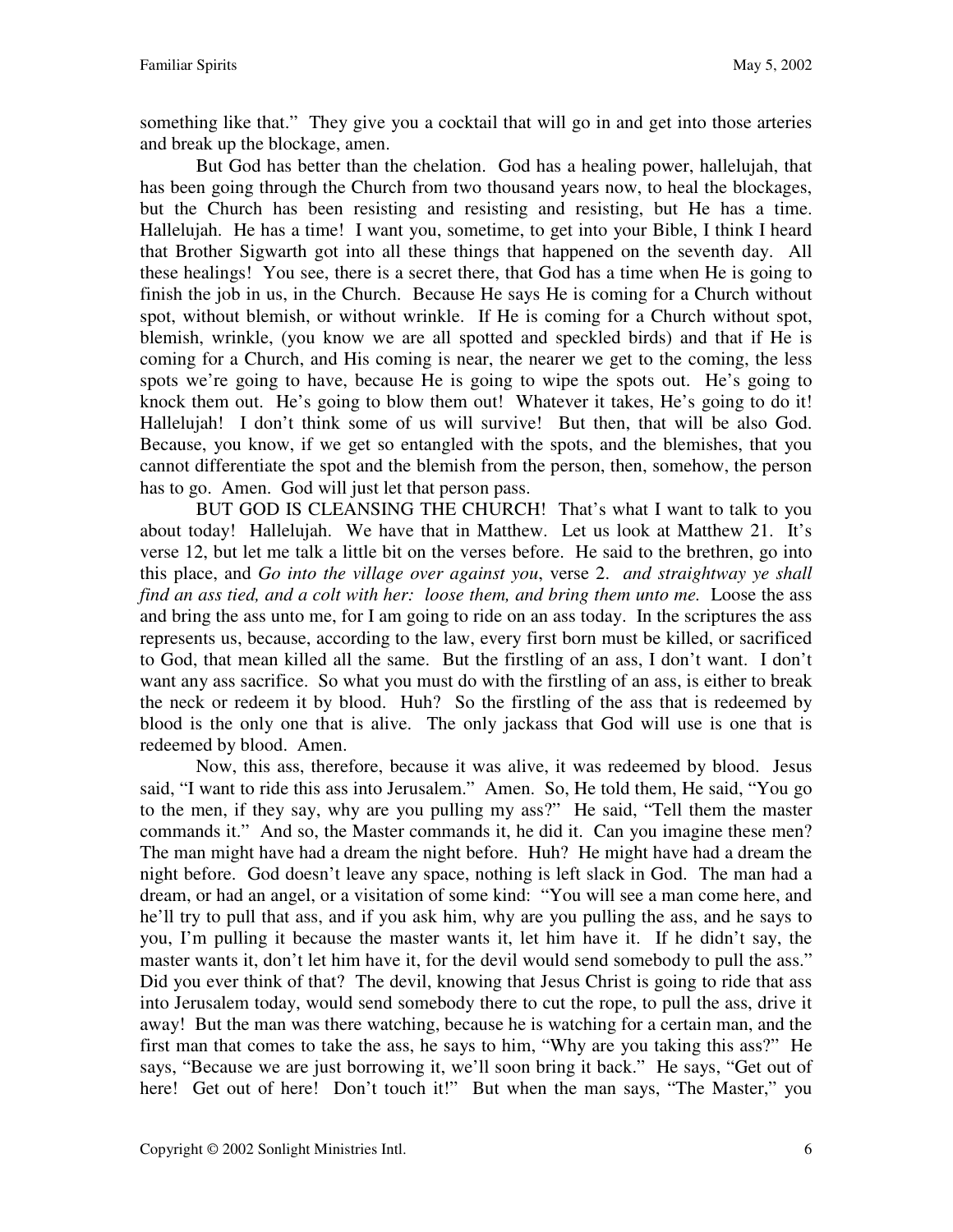notice Jesus Christ told them the words to say. "The Master hath need of it." These words are the key that will open the lock. The man says, "Take it." Amen.

Those of you who know asses, it's not a thing you can ride if it has never been ridden before. You hear me? That thing would kill you. And jackasses are the most dreadful creature. He bites you, he kicks you, he, you couldn't move him, you'd have to take a crane to lift him up! Amen. This ass went gently. Jesus sat on him and rode him into Jerusalem. God is talking about the Body of Christ, that He is going to ride on the seventh day into the City of God. Amen.

 God wants to work through you. Something has to happen to you between now and then! Okay. Let's get on with the Word. And so, in verse 12, He said, *And Jesus went into the temple of God, and cast out all them that sold and bought in the temple, and overthrew the tables of the moneychangers, and the seats of them that sold doves,* 

*13And said unto them, It is written, My house shall be called the house of prayer; but ye have made it a den of thieves.* "My house shall be called the house of prayer, but ye have made it a den of thieves." God is saying that you are the house of the Living God. God is saying that He is calling to a people at this time, to make His house the house of prayer. The dwelling place of Almighty God. Oh, yes. God is calling a people who want God, who will dedicate themselves to God. You know what happens? You are not clean. You are not clean. You are not ready. That's not your business. Isn't that funny? If you try to clean up yourself, you will have a problem getting clean, for there are some crevices and some corners that man cannot cleanse. God is saying, Jesus Christ must come into the temple, and here comes a one man army. These money changers, and these dove sellers, and these men, are not good men. They are rough men, amen. If you went in there to try to drive them out, they would throw you out, amen. You know about these Jews that throw people out of the temple? They had special bouncers there, amen. They had bouncers there. If you come in there and you found the fool, they bounce you out. It's like a friend of mine, a brother from Michigan, he went to Israel. And oh, his great desire was to get to the Dome Of The Rock. Just to be there. Just to go there to pray. But the Dome Of The Rock is the place where the Muslims have their mosque. He has a beard, you know, and he went in. They allowed him in. He went in and he got himself into one little corner, and he just start to praise God in his heart. Man alive! He said some men rushed down on him, and grabbed him, lifted him and ran with him and threw him out on his ear! Yes! So, these temple people, they have their bouncers. How do you think Jesus, one man, was going to go in there and thrash them, amen. Why would they run, and leave their money? Huh? For a man to leave his money he must be terrified. Here He comes, throwing, turning over their tables, rushing them. I'm telling you, I've never read of one of them telling you what happened, but they saw something that terrified them. Jesus Christ came forth with the wrath of God. They saw the wrath of God and they ran for their lives! Amen.

I remember one day, I went to register at Bible school, and I came to meet Jesus that afternoon, and when I came in through my door, it was four o'clock in the evening. The sun was coming through the window, and He stood in the sunlight and I saw the silhouette. I came in with joy to say, "Jesus, you know, I did wonderful today. I went and registered at Bible school." He began to turn around slowly, just slowly, and a terror came over me. What was I going to see when He turned around and looked at me? I'd seen Him before, when He came in through the door. He greeted me and smiled, and the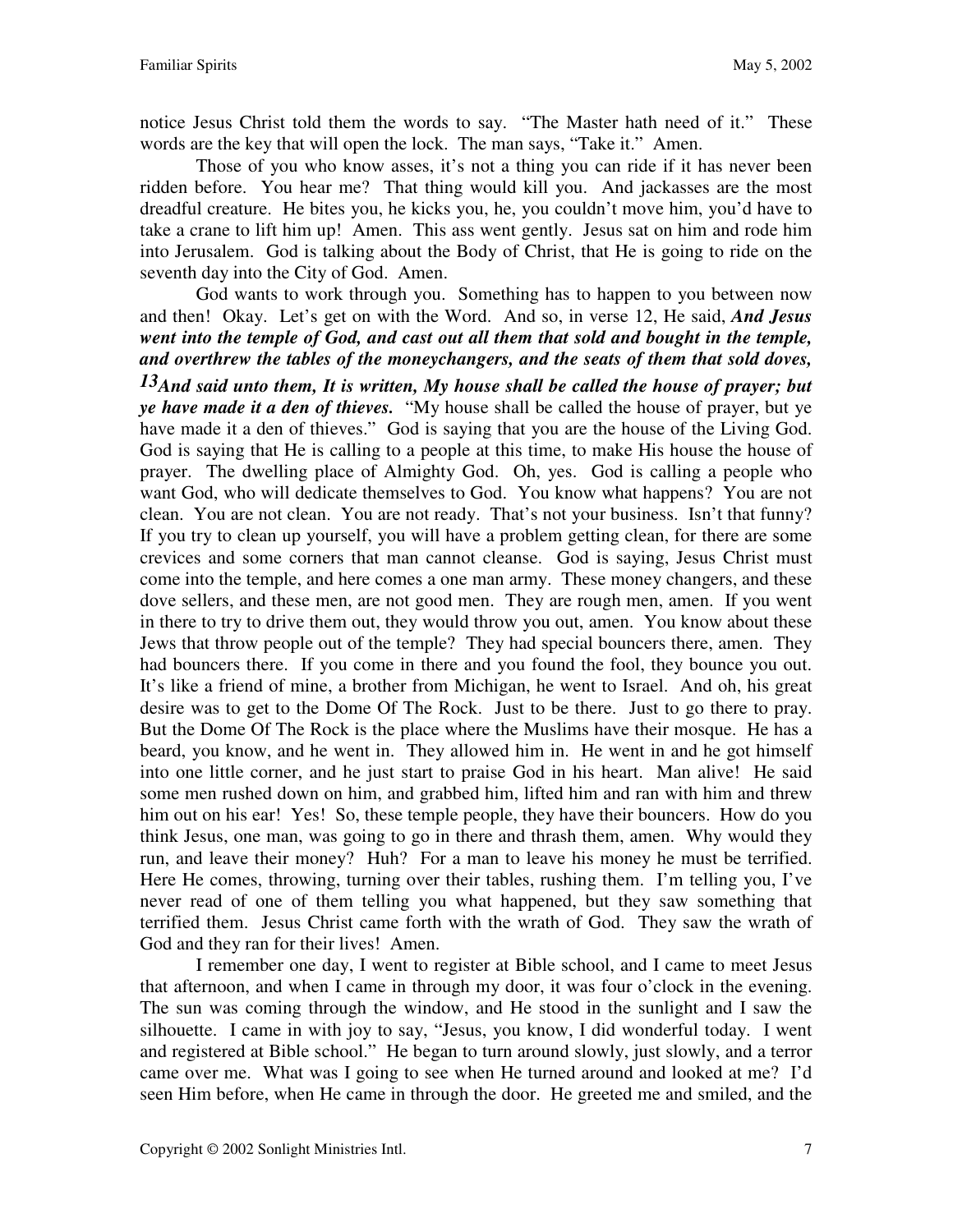glory of God just flood over my soul. But now, He's turning around to look at me and there is a terror that is coming upon me. And when He came, when He looked, I saw His face. It was like His eyes were a ball of fire! I just went down on my knees and He put His finger in my face and I see this big finger. He said, "If you go to Bible school you have rejected me as your teacher." The interview was over that day.

The wrath of God, is what the money changers saw, amen. I just want to appraise you of a situation, that God is at this time, it is the seventh day, and before anything else happens, He must cleanse the Temple. Hallelujah. He must cleanse me, and He must cleanse you! And you know what? You want Him to. YOU WANT HIM TO! We are tired of the low ground! We are tired, we want to walk on the tree tops now! We are tired of "low bite." You know, when feeding cattle you have low bite and you have high bite. Grass that way, low bite, grated off the ground, amen. We are tired of low bite, hallelujah! We want to rise up in God. WHAT HAS BEEN KEEPING US DOWN SO LONG? Hallelujah. It is because we are covering up for the devil in us. Yes. We are covering up for the devil in us.

You see, the Baptist church teaches that a Christian can't have a devil. We teach that a devil can't have a Christian, but *the Christian can have as many devils as he wants*. Can you understand that? The devil, when he has a Christian, when he has a person, that person is under total obedience to this devil. The devil says, "Jump," he's got to jump. The devil says, "Do this," he's got to do it. He's totally under the control of the devil. The Christian has broken the control of the devil, and he no longer under the control of the devil, he only sometimes does what the devil wants him to do. But the devil doesn't have the control. In other words, the devil can't depend on him. You want a servant that you can depend on, eh? You say to him, go. He goes. You say to him, come. He comes. The devil come say to a Christian, go, and the Christian hears the voice of God, and the Christian goes in the opposite direction. So the devil can't trust a Christian. Hallelujah. Yes, just praise the Lord that devil can't trust you. Isn't it wonderful? The devil can't trust me, I let him down sometimes. Amen! Praise God! Amen. But, here is the story. We want to let him down permanently. We don't want to obey him any at all. Hallelujah. But how am I going to get away from it when my father is still speaking inside of me? I mean, a natural father is still speaking inside of me, with anger, the anger that my dad used to have comes upon me? Amen. When the jealousy that is pertinent to my family comes upon me, what am I to do? Cover in Jesus' name. Hallelujah.

Now, you've got something to do. I discovered that the devil wants to be there, but he does not want you to know that he is there. Sometimes he speaks in the voice of God. And he says, "Go forth and do so and so." And you see it to be a very good work. You go forth, to do the good work that the devil wants you to do. Good work - devil? Do they work together? They do. Because if you give and it is not God, you are giving because of the emotional devil that moves you to give and you become a fool in your giving. Are you with me? Hallelujah. "I am not going to give them any more because they don't preach right, and they don't behave right." You are giving from your emotions, whereas you should be giving from the Spirit of God! Amen. "Oh, poor me. I need some help. Help me. It's hard." Remember now, money is blood. Did you know that money represents your blood? In the Bible, sometimes instead of a blood offering ,you offer money, because you sweat for that money: your work, your labors, it's your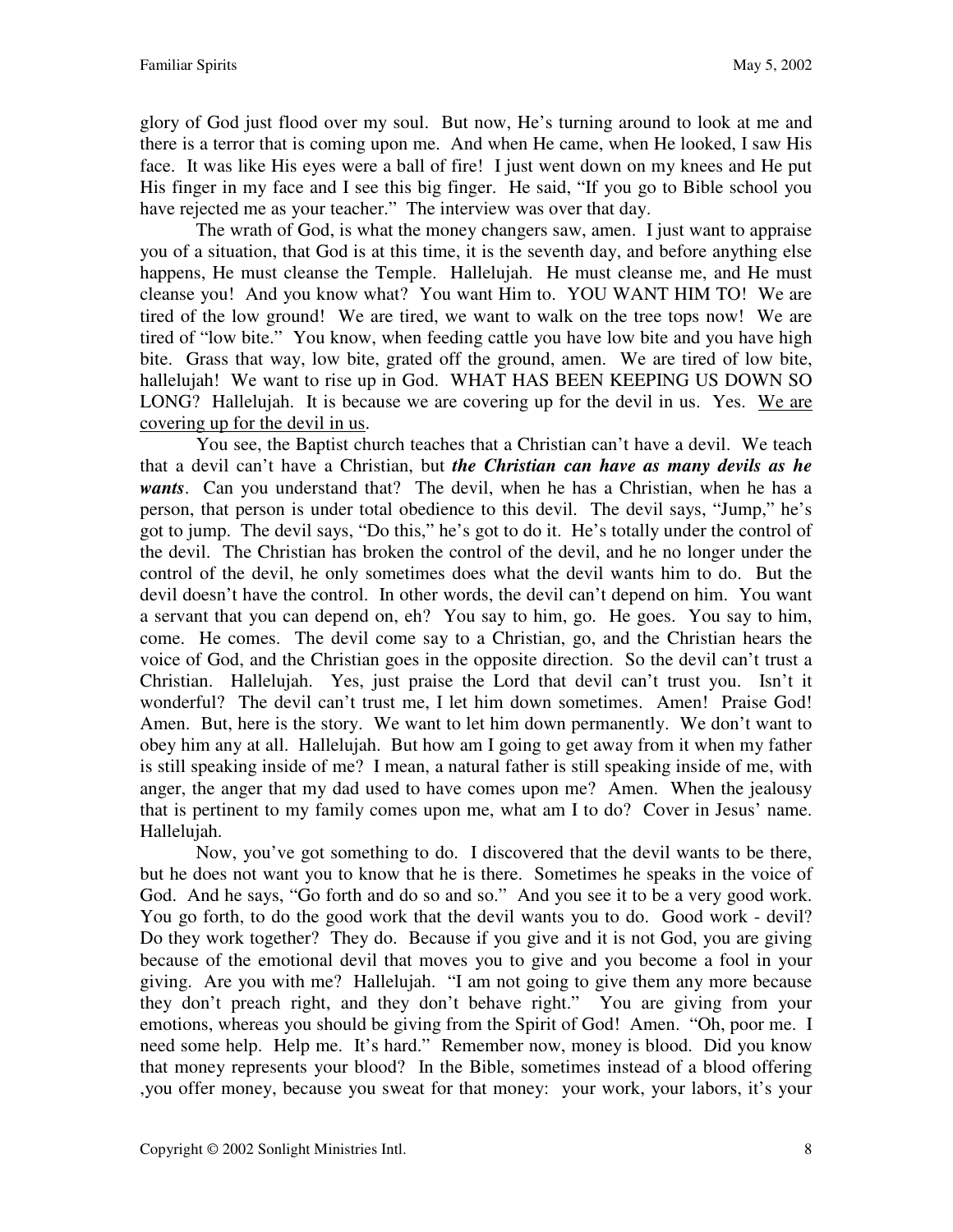blood! Now, you take that and you offer it to that beggar that comes and you feel so sorry for him. Beggar that comes, the beggar laughs at you. He goes and he puts it in the bank. One beggar died a millionaire. Or, he buys liquor, or he buys cigarettes, or he buys drugs with it. Who bought the drugs? You! You bought the drugs because you didn't listen to God, you listened to your emotions, and the man deceived you with his emotions.

Some churches are rotten rich. Oh, I know certain people who are so rich, they buy so many million dollar houses. They buy million dollar this and that, and their cars are the most expensive. Money means nothing to them. Who did they rob? They robbed the foolish who were working by emotions, who gave them through emotions and the foolish get no blessing from God for the labor of their hand!

God is cleansing the temple. Let me tell you something about this temple. It has an east gate, it has a north gate, a south gate, and a west gate. Amen. The King comes in through the eastern gate. The King comes in through your mind, through the eastern gate, amen. You have other attackers that will attack the west gate, the south gate, the emotional gate, the gate of reason, amen. "God said, so and so, but I know better than God. These cattle are fat and good for sacrifice. Amen. So I will keep them, and the King. Oh, he's such a fine fellow. I'll let him live, you know, and so on. But God said kill them, but I say, give them life, I am so compassionate, right? More compassionate than God." When God wants to wipe out a disease, amen? You see, we don't understand God. We don't understand God. If you're a doctor and a person comes to you with a certain disease, and you know that the disease is curable, that you can use a certain medication to destroy the disease, you'd destroy the disease! Amen. But if the disease where able to reason with you, and say, "You know, I could remain here, I wouldn't hurt this person, I would just be quiet and so and so and so," and you reason with the disease. God didn't reason with the Amalekites. He said, "Wipe them out! Because if you don't wipe them out, they are going to destroy My people." Don't you understand? God creates, and He destroys. So we don't need to worry about God destroying. When God destroys something that is to be destroyed, it would destroy God's business if it wasn't destroyed, amen? Hallelujah.

But coming back to this thing that God has been showing me. Most of us sitting here have demons in us. This is the serious part of it now. We have demons within us, demons of emotion lodging within the bowels of a person. You can't get them out by prerogative or by any cleansing. You can't have any method to get them out because a demon is not a physical thing, yet it lives in a physical body. We were in Africa, Burt and myself, and a brother was there that had a sore in his ankle. When you looked at it, it was black and blue, it was gangrene. It went like a hole, right through the ankle, a deep hole. Now, I'd had this before in my ministry, and so I knew exactly what to do. I remember a brother used to teach how to cast out devils, and one of the things he said in my young days, was that sometimes to speak aloud, if you don't feel the confidence to speak aloud, put your hand over the sore, put your mouth on your hand, whisper to him, "Get out!" Amen. So, I put my hand over this stinking sore, I said stinking, I want you to feel bad. I want you to know that the devil is a stinking thing. It's a horrible, stinking thing. I don't know if you've ever seen a devil cast out and the whole place smell bad. But you need to know these things. I put my hand over it and whispered to him, "Get out!" Sometimes I whisper very loud! Hallelujah. Brother Burt saw a serpent coming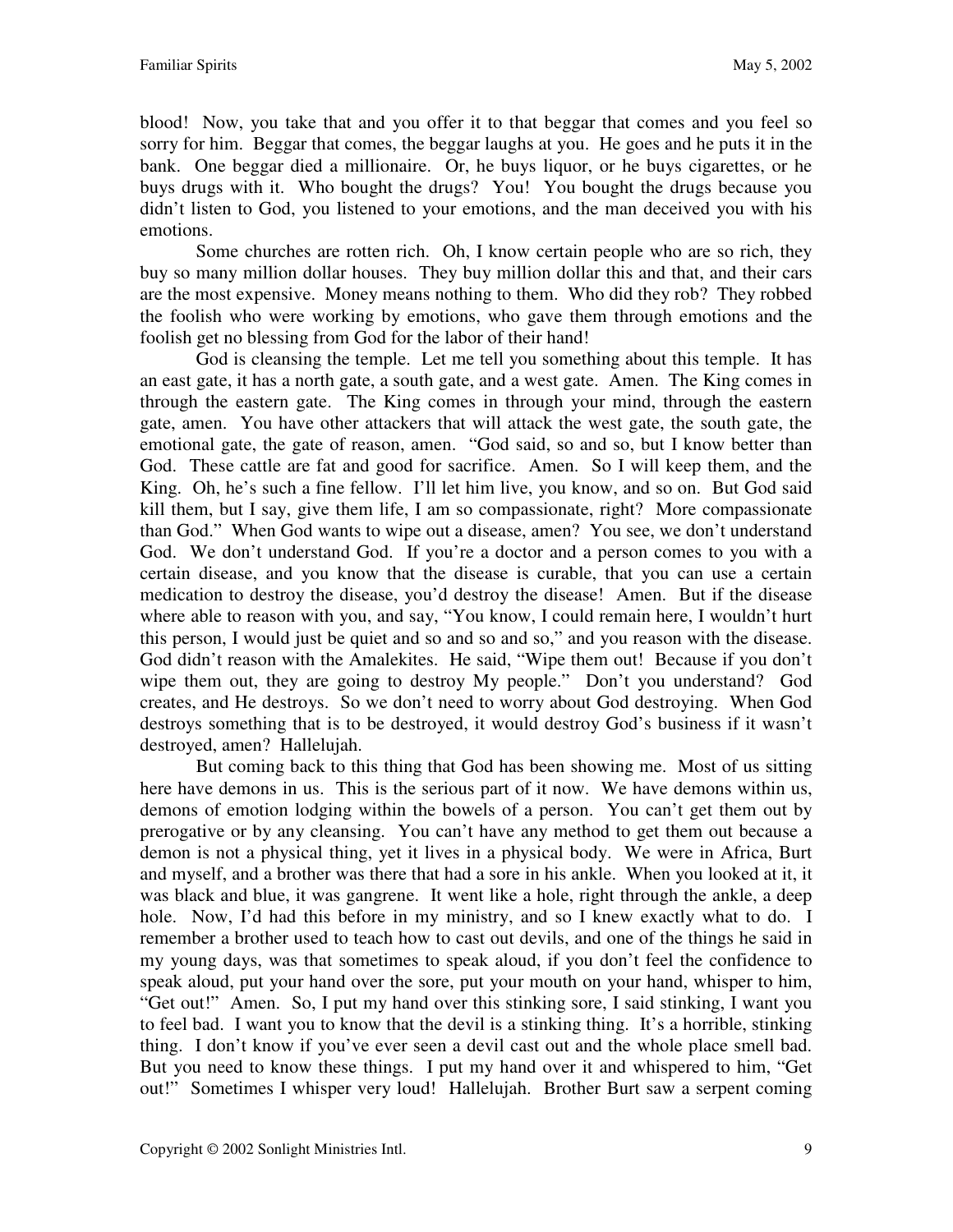up of the thing. The brother put down his foot, and within seven days it was well, the sore was gone. Amen. We not only knew that it was a devil, but we knew where the devil came from.

Now, many Christians have devils in them because they are ancestral spirits that take them as children. From their childhood they have been offered up to the devil without knowing. In Africa, brother, they take the child and these chiefs come around and they lay out different things on the table. Salt, pepper, if I say anything wrong, correct me, brother, because I wasn't there. Salt, sugar, whatever things they lay out on the table, and each thing on the table represents a spirit. These spirits are vying for the child. When you name the child after a spirit, the child is taken by that spirit. My God help us! Something just flash to me. You people have your children, and you just pick a name out of the hat. You know, name them any name. Appolyan. Call him Appolyan. Amen? Or maybe Napoleon. It sounds more French. Call him Napoleon. Call this one "an evil wind." Hmm? That's what you do! That's what you do to your children. Every name you call the child, a spirit takes the child. Spirit claims them, "This is mine." In other words, the spirits have been vying for the names. Somebody says, "It just comes to me, a name just comes to me." Amen? One of my family in the hospital having a baby, a woman beside here says, "Call him X Y Z." She called him the name, and when we looked up the name, it's a god down in Korea! It's a Korean god! You call the child by the name of a Korean god, a Korean woman got her to call the child by the name of a Korean god, and the poor boy has that burden for the rest of his life.

So, many of us, all of us, have been chosen by the various devils that rule in our families. All these devils want to possess, but if they can't possess, they *oppress* before they possess. So, therefore, they are in you, and you believe it is the nature of your family. You believe it is the nature of your family. God Almighty said to Hagar, "Hagar, you are pregnant. Call him Ishmael, because he is a wild ass of a man." Huh? "The thing that you possess in your womb is a thing that is of the devil. Give him a devil name! Call him Ishmael for his is a wild ass of a man." You know what that did? That created a generation of wild men. Loose! A generation of wild men! A generation of wild men came down to us, it possesses, it oppresses, it takes charge of the whole world so that our children are wearing earrings in their ears. Ishmael was the first man to wear an earring in his ear. Oh, glory to God! Then you have a whole nation that call themselves Ishmael, they are the sons of Ishmael. And what is happening now? Ishmael has risen up, and he wants the kingdom. He wants the kingdom. God said, "I have given to you all the land. Abraham's children will possess all the land, from the great sea, to such and such a place. From Sharon at the top, right down to the river of Egypt, they will possess the land. But to Isaac I give Palestine." It's good for you to read your Bibles in these days, brethren, you better be on the right side or else you are going to get twisted on the wrong side. The whole of Europe is now going towards Ishmael. The whole of Europe is now saying that the Palestinians are right. When they report the news, they are not horrified by the bombings and the killing and the blood spattered all over the streets of Israel. They are not moved by that, but they are moved when Israel moves against the Palestinians. Some Christians are with them. You better watch out, you better be on the right side. Amen. We see Ishmael rising up. Now, he wants the kingdom. If you are a writer I am going to give you a subject to write right now - the death of Ishmael. Because anyone who rise up to destroy Israel, will be destroyed, saith the Word of God! Amen.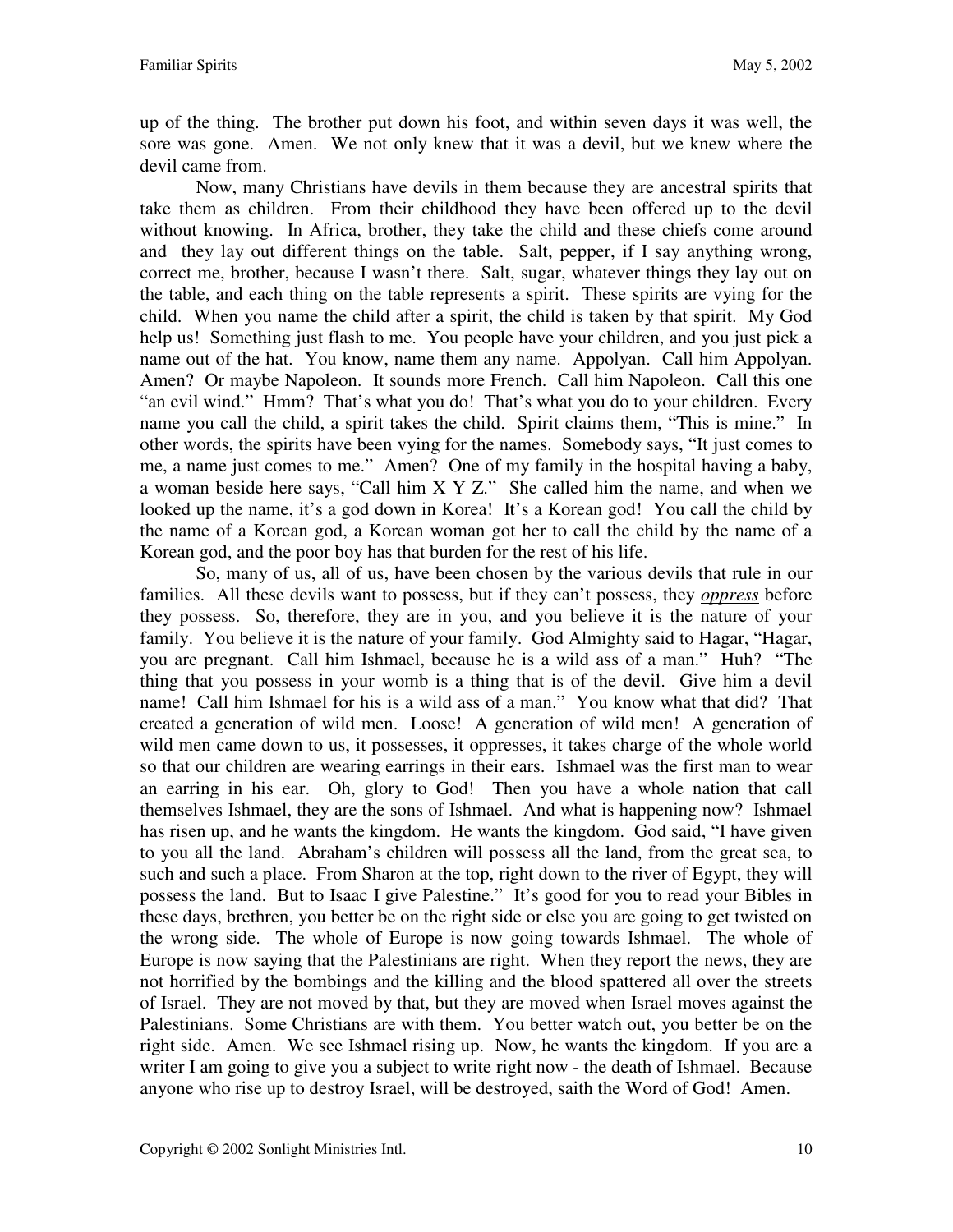So it is a prophetic understanding to know, that this Ishmael that rises up to destroy Israel is about to be destroyed. The first day they touch the atomic trigger, you notice, they are going to touch the oil trigger. Last year I told you that I want to change my vehicle. I have an SUV, it's a gas guzzler, I wanted to change my vehicle and get something that can run on very little gas. Amen? Because they are going to use the oil weapon. Sooner or later, they are going to use the oil weapon. When Bush came into office the first message that God gave him is to become energy independent. But Ishmael rise up in some of the Senators. "Oh, you can't spoil the caribou. You can't spoil the habitat of the caribou." Okay. But we can spoil our habitat. Amen. You better be on the right side, brethren.

Let God minister to your mind. We are at the end of time. You know where the most powerful demon lodges now? Huh? Tell me. In the *MIND*. The most powerful demon, we call it the mark of the beast, that people turn, they call it the twist. They turn the truth into a lie. They turn it upside down, so if you hear the reasoning. One man come on the television and he said, "Surely, yes, we are all against terrorism. Oh, we are all against terrorism. But shouldn't we be looking into the cause of terrorism?" IS THERE ANY CAUSE FOR MEN TO GO OUT AND KILL INDISCRIMINATELY? Is there any cause for murder? NO! "We need to look at the cause of terrorism. Oh, it is caused by these oppressive Americans, and the oppressive Jews." Whether they be oppressive or not, amen, there is no cause for terrorism. God has a way to cure our problem. But then, it provoked Israel to attack them. Now remember, the name Israel means, "Son of God." Hmm? God says, "Israel is my first born." He was not talking about the people who are the children of Abraham. He's talking about the children of Abraham! You see, you have a thing in the natural, and you have it in the spiritual. We are the first born of God, we're not yet born, but we're going to be. Amen. And the first born is Israel! God said to Pharaoh, "You want to kill my first born? I'll kill yours." You read that in the Bible? It's there. He said, "If you want to kill my first born, I'll kill yours." And do you know that the judgment of the death of the first born was pronounced by Pharaoh himself? "See to it that you see my face no more. For when you see my face again, you will be dead." Moses said, "You have spoken it." The judgment of Pharaoh was spoken by Pharaoh. Moses knew that he was called to lead the children of Israel into the Promised Land. "You can't kill me, Pharaoh! You have no power to kill me. If you raise your hand to kill me, you're dead!" Don't you understand? Hallelujah. Hallelujah. God said to Brother Joseph, "I want you to go and preach the gospel to the whole world." Now Joseph is a man, a friend of ours, a brother who has been translated out of the prison in Ireland and brought into Jamaica. "You must preach the gospel to the whole world." But guess what? He was arrested by the Catholic church. He was in prison, and they called for the executioner to kill him. Isn't that an opportunity for God? "I am to preach the gospel to the whole world, yet the hour is come when you are going to kill me." He said to God, "But, God, I don't understand. You said I should preach the gospel to the whole world, but the executioner will be here in five minutes." You know what God's answer was? That the clothes that he had on that were bloody all over because they had been beating him, they took off the clothes and took them away. The clothes were clean, folded neatly, pressed, and put down before him. Huh? I'm not talking about the Bible now. I'm talking about something that happened in our time now. Joseph said that when he saw the clothes he knew God was working. He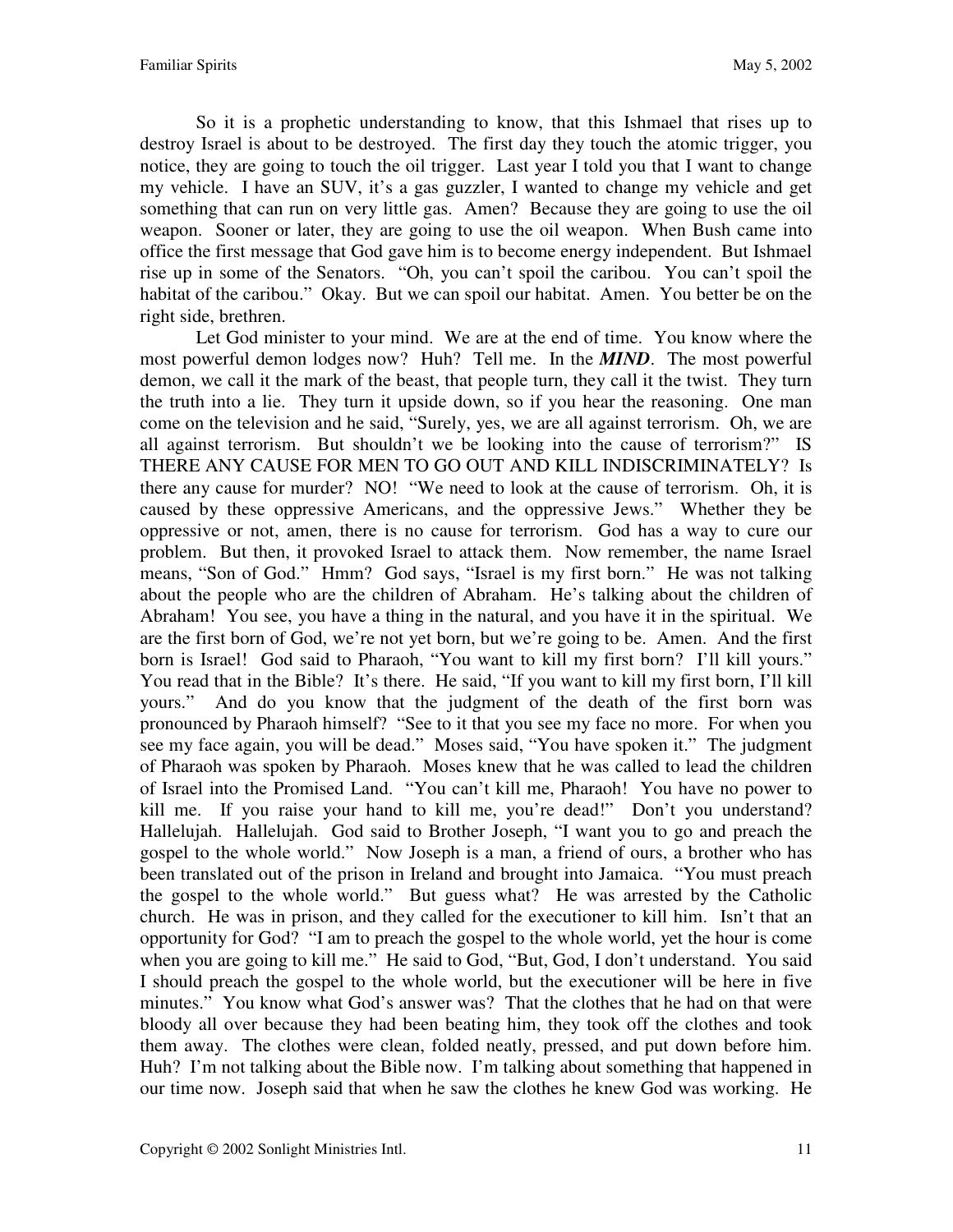took up his clothes, put on his clothes, ready to go. But the prison bars are still there. He said, "But God, the bars?" He said, no sooner than he said, "God, the bars," he was out in the yard standing up, looking around. "But God, the wall? The high prison wall?" He said, no sooner than he said, Lord, the wall, he was out on the street. Busy street. People passing all around him. Hallelujah. Amen. We serve a mighty God!

You must begin to trust Him to cleanse your temple. Do you hear me? Don't say, "I have no demon! I have no demon!" Begin to search your heart and your life and begin to find out where the demons are working. Amen. Because the thing that gets you angry is a demon that is in you. The demon used to affect me so much that I would tremble when I was angry. And when I trembled, I would do anything. All the barriers were removed. The devil had taken full charge. If you can still get angry, you have a demon. Look back into your family and look what it has done to your family. Look at what they did and look at what you can remember. Yes. Start there. When that demon is rooted out of you, you see, if you can't manage him, if you can't manage him, offer him up. Offer him up on God's altar and God will have the Body of Christ cast him out of you. But if you cast him out before you are ready to keep him out, you will take him back and he will strengthen himself by bringing seven devils worse than the first so that he will not be rooted out anymore. So next time you come to cast him out, and you root out, you root out devil number seven, devil number six, devil number five, devil number four, you root again devil number three, two, devil number one! The root of the devil business is still there! Amen! Hallelujah!

All I can tell you is that I am talking about reality. I am not theorizing. You know, some preachers preach only theory. I have been in the gospel over fifty years and I have seen almost everything. What I am seeing in this last few days is devils in Christians that Christians will not accept. They are covering up for these devils. "Oh, it was you that provoked me. It was this that happened." They are covering up for devils, they won't expose the devil and say, "Now, I discover that you are disturbing my life, and I want you out now! NOW! NOW! NOW! NOW!" Amen.

Jesus! Jesus is coming with His whip! He is whipping the temple and He's whipping it clean! He must get the devils out of you! First, He got you out of the devil. Now, He's going to get the devil out of you. WE NEED TO BEGIN TO CONSIDER OUR TEMPLE. Is this temple ready for the coming of Jesus? Is this temple ready? Am I ready, if Jesus should appear in here today, would I be ready, or would I have some emotional devil in me?

You know, you can discover your emotional devil. Those of you who have children, you can discover your emotional devils through your children. How it will be wrong for *your* child to do so and so, but *my* child is doing the same thing and I'm not seeing it to be wrong! "I trust You, Lord God. I trust You very much, but I cannot trust You with my children." You can't trust God with your children. Amen. You can't trust God with your wife, you can't trust Him with your life. All the devils of doubt that live within you MUST come out! Are you hearing me? Devils of doubt! Your whole life is marred by doubt! The opposite of doubt is faith and believing God! "Why can't I believe God, and walk out and say, 'Kill me if you want, devil.'" We don't trust God. We just doubt everything. "Oh, I have got to see to it that my family is well taken care of." The first thing God taught me in life, is that I can't take care of my wife. Oh, yes! If felt this awful responsibility, and then I couldn't stop sickness from hitting her. And